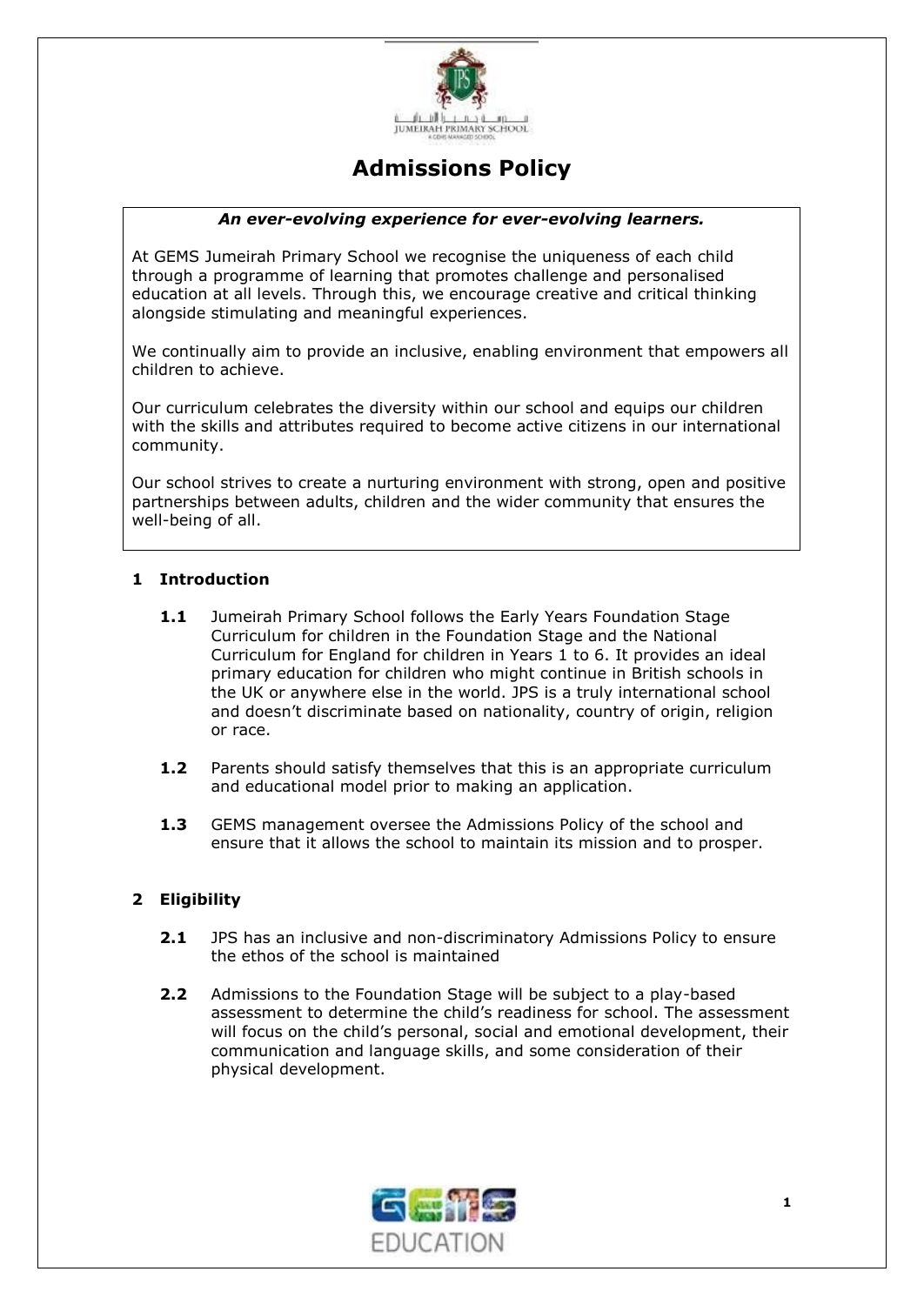

**2.3**

- **2.3.1** JPS welcomes applications from Emirati families, who are a priority for placements. Emirati children applying for places in FS1 or FS2 will be assessed by the relevant Head of Foundation Stage to ensure their application is processed with full sensitivity to their needs and to optimise the chances of a successful placement. Follow-up nursery visits will be offered to provide further assessment information at the discretion of the Head of Year.
- **2.4** Admissions to Y1-6 will be subject to a review of the child's most recent school report and may include further additional assessments and/or an interview.
- **2.5** Our policy is to place children in age-related year groups (in accordance to KHDA date ranges) and we do not accelerate children in to higher year groups and rarely are they displaced into lower year groups. *Children who are transferring from schools following different curriculum may need to apply for different year groups and are advised to contact our Registrar for advice prior to completing their on-line registration.*
- **2.6** The curriculum is delivered in English and in all areas of the school English is used. Therefore, children are required to be fluent English speakers and be able to read and write in English at a good level for their age.
- **2.7** JPS has limited spaces for children with some specific learning difficulties or moderate special educational needs. It is essential that parents disclose all information regarding their child's individual needs to ensure an accurate judgement can be made as to whether JPS can provide for the child's needs. *Failure to disclose relevant information at the time of application may result in the withdrawal of a place.*
- **2.8** Admissions to Jumeirah Primary School can be made at any time although there may be cut-off dates during the year, which are determined by The KHDA.

# **3 Admission Priorities**

- **3.1** Admission will be subject to the availability of places in the appropriate year group. All children will need to meet the eligibility requirements outlined in section 2 above. In addition, the school has a responsibility to ensure there is a balance of gender, academic abilities and nationalities.
- **3.2** Following successful assessments children will be offered places with the following priorities:
	- Emirati students
	- Corporate Debentures
	- Siblings, including those with SEND, of children enrolled at JPS at the time of admission

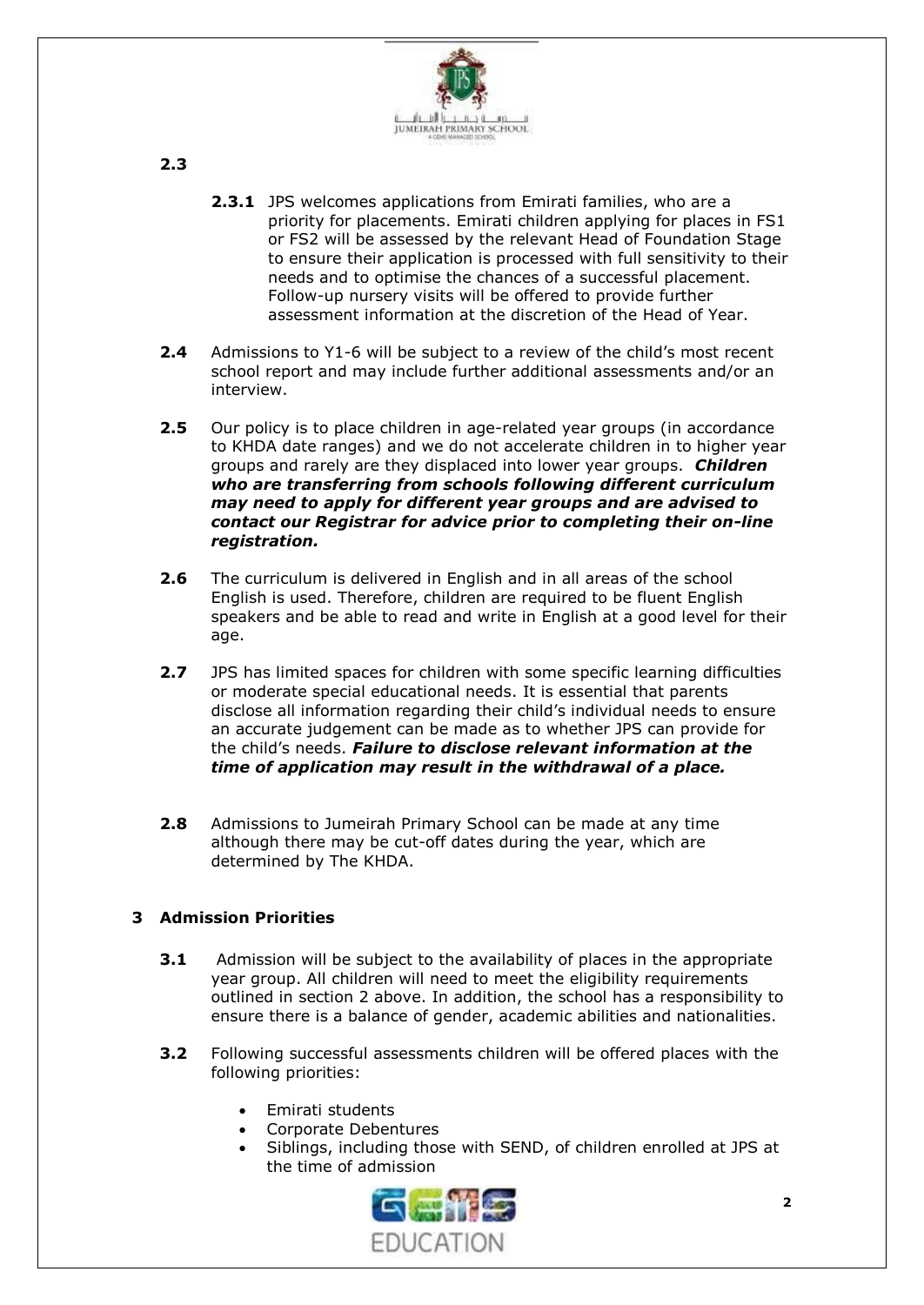

- Children of GEMS staff who are employed at JPS or Corporate Office (as approved by the Director of Enrolments for GEMS) at the time of admission.
- GEMS Corporate Office priorities
- Children of GEMS staff working in other GEMS schools at the time of admission
- Children registered at Little Gems International who meet LGI criteria for FS2 priority waiting list
- All other applications.

# **4 Registering on a Waiting List**

- **4.1** Contact the school either by telephone, facsimile or email if you wish to arrange an appointment to tour the school prior to registering on the waiting list.
- **4.2** To register on a waiting list all of the following steps must be completed.
	- **4.2.1** Complete on-line registration
	- **4.2.2** Submit the required documents either by visiting the school, email scanned copies of the documents to the registrar or upload scanned copies online.
	- **4.2.3** Submit full details of any special education needs including recent reports from any doctors, therapists (e.g. Speech and Language Therapy, Occupational Therapy etc.) and individual education plans (IEPs) plus Educational Psychologist's reports if completed.
	- **4.2.4** Pay a non-refundable registration fee of AED 500. This payment can be made at the school or on-line.

# **5 Accepting an Offer of a Place**

- **5.1** If the application is successful and a place is available, a letter of offer will be issued along with joining information. The offer remains valid for a period of 7 days. To secure the place, a non-refundable deposit of AED 10,000 must be paid within 7 days. Your first term's fees will be reduced by this amount.
- **5.2** You should also submit the following documents
	- **5.2.1** 1 copy of your child's birth certificate
	- **5.2.2** 1 copy of your child's passport plus UAE residency page
	- **5.2.3** 2 recent passport photographs (on photographic paper please)
	- **5.2.4** Transfer certificate from the previous school to include: date of enrolment; year group placement; date the child left the school; school stamp, signature and required attestations from government bodies for entry into year 2-6.
	- **5.2.5** Full details of all vaccinations and immunizations for your child
	- **5.2.6** 1 copy of your child's and both parents' UAE ID.

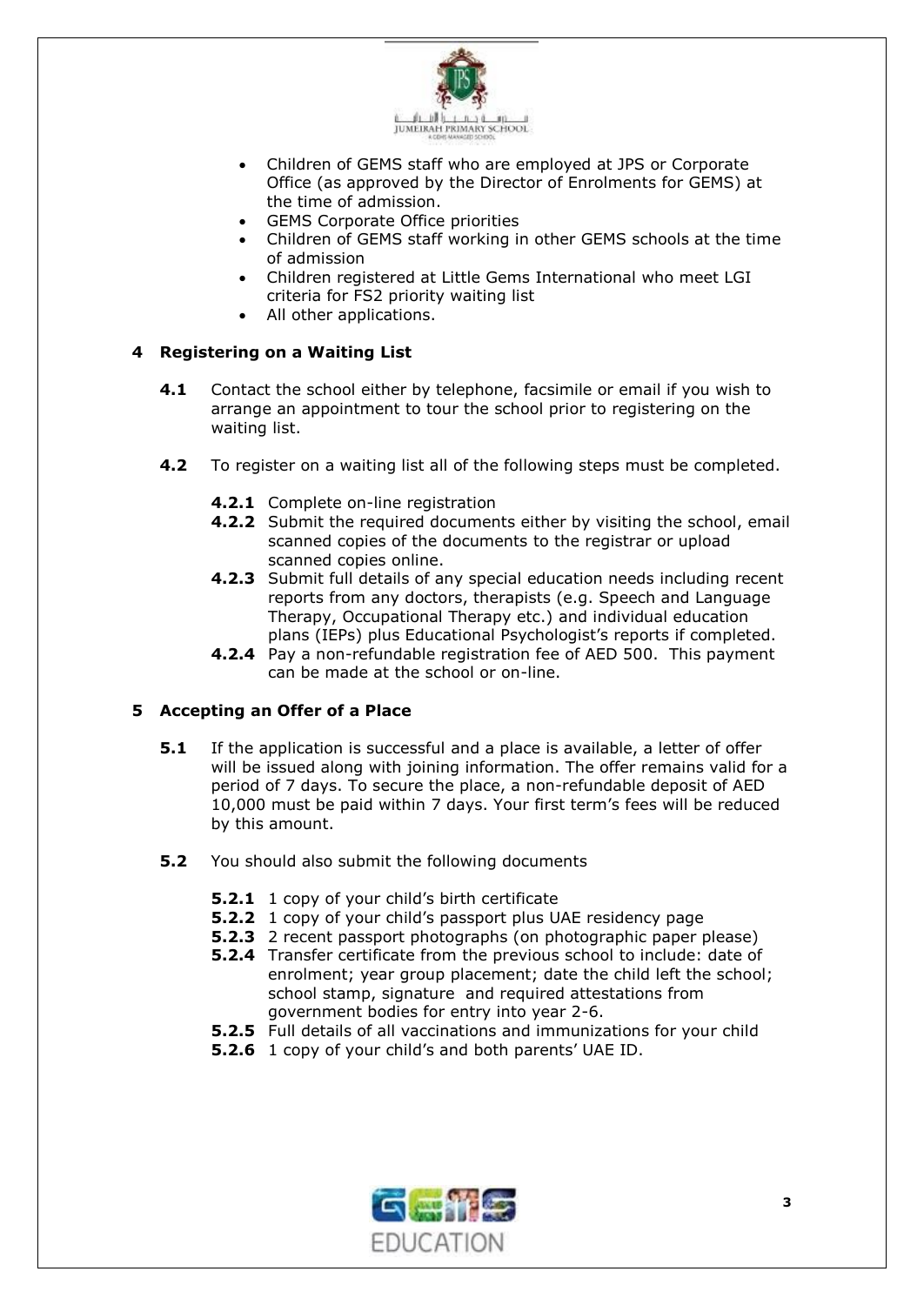

### **6 Conditional Offers of a Place at JPS**

- **6.1** You may be offered a conditional place at JPS. This means your child's application to the school doesn't satisfy one or more of the admissions criteria. You may be asked to provide:
	- **6.1.1** further documentation about your child's schooling (e.g transfer certificate);
	- **6.1.2** evidence of application for residency or your residency status;
	- **6.1.3** professional reports in support of identifying your child's learning needs;
	- **6.1.4** agreement to providing additional support as specified at your cost (e.g. a Learning Support Assistant or provision of therapies);
	- **6.1.5** A review period may be set at which point the pupil's progress will be reviewed to establish if JPS is the most suitable school to meet their particular needs.
- *6.2 If the conditional criteria are not satisfied JPS retains the right to withdraw the place and ask the parents to seek alternative arrangements for their child's education.*

#### **7 Admission Appeals**

**7.1** Admissions appeals should be addressed in the first instance to the Registrar who will refer to the Principal when appropriate. The Principal may consult with GEMS officials although the Principal's decision in all matters of admissions is final.

#### **8 KHDA Regulations**

- **8.1** It is a requirement that all documentation must be submitted to the school before a child may attend as a pupil.
- *8.2 Failure to produce a transfer certificate within one month of the date of joining may result in your child's place at JPS being withdrawn.*

#### **9 Fees**

- **9.1** The JPS fee structure is approved by the Ministry of Education
- **9.2** With full permission of the Ministry of Education, JPS reserves the right to make further charges for additional services for children for whom additional support is required. *If after consultation parents will not pay for additional support then JPS reserves the right to withdraw the child's place so that the education of others is not jeopardized.*
- **9.3** Fees are paid one term in advance and should be paid to the accountant / cashier preferably before the last day of the preceding term or, at the latest, on the first day of term.
- **9.4** Failure to pay school fees within 30 days of the start of term may result in a request for you to seek alternative arrangements for your child's education.